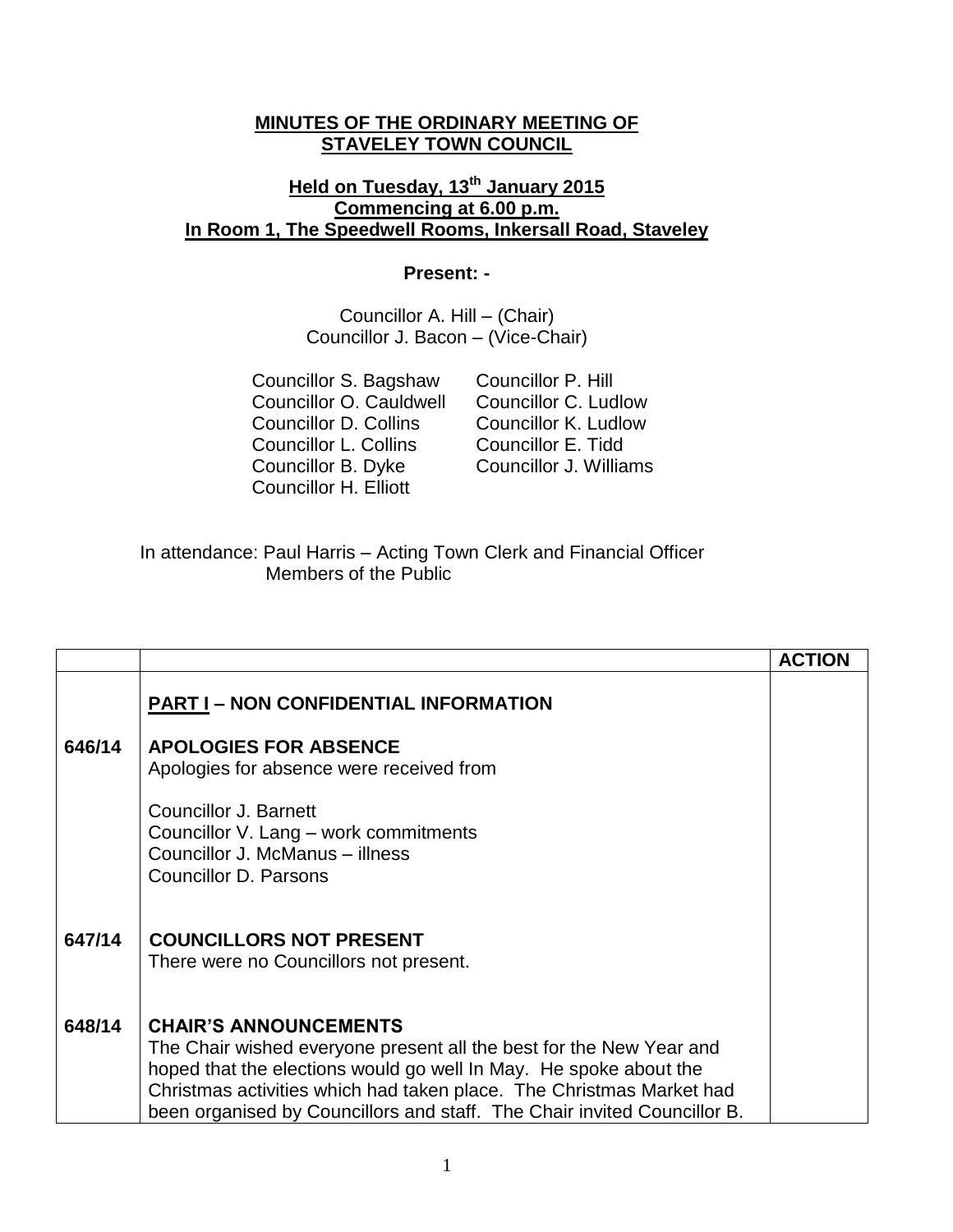|        | Dyke to comment on the The Elderly Citizen's Christmas Party.               |  |  |  |
|--------|-----------------------------------------------------------------------------|--|--|--|
|        | Councillor Dyke said it had been an excellent event enjoyed by everyone.    |  |  |  |
|        | He thanked all staff and councillors who had helped at the event. The       |  |  |  |
|        | Chair apologised for not having been present at the event as he had prior   |  |  |  |
|        |                                                                             |  |  |  |
|        | commitments.                                                                |  |  |  |
|        |                                                                             |  |  |  |
|        |                                                                             |  |  |  |
| 649/14 | <b>CORRESPONDENCE</b>                                                       |  |  |  |
|        | A letter had been received earlier in the day containing three questions to |  |  |  |
|        | the Council. The Chair informed members that a response would be sent       |  |  |  |
|        | once the answers could be given to the questions raised.                    |  |  |  |
|        |                                                                             |  |  |  |
|        |                                                                             |  |  |  |
|        | It was also <b>NOTED</b> that a letter had been received concerning the     |  |  |  |
|        | Combining of Authorities Proposal. The letter was RECEIVED.                 |  |  |  |
|        |                                                                             |  |  |  |
|        | The Acting Town Clerk informed members that a letter had been received      |  |  |  |
|        | from The Fellowship of The Services thanking Staveley Town Council and      |  |  |  |
|        | all involved for the Remembrance Day Parade and Service.                    |  |  |  |
|        |                                                                             |  |  |  |
|        |                                                                             |  |  |  |
|        | The Chair recommended that a letter be sent back to The Fellowship of       |  |  |  |
|        | The Services noting receipt.                                                |  |  |  |
|        |                                                                             |  |  |  |
|        |                                                                             |  |  |  |
| 650/14 | <b>VARIATIONS OF ORDER OF BUSINESS</b>                                      |  |  |  |
|        | There was no variation of business requested.                               |  |  |  |
|        |                                                                             |  |  |  |
|        |                                                                             |  |  |  |
| 651/14 | TO DETERMINE WHICH ITEMS IF ANY FROM PART 1 OF THE                          |  |  |  |
|        | AGENDA SHOULD BE TAKEN WITH THE PUBLIC EXCLUDED                             |  |  |  |
|        |                                                                             |  |  |  |
|        | None required.                                                              |  |  |  |
|        |                                                                             |  |  |  |
|        |                                                                             |  |  |  |
| 652/14 | DECLARATION OF MEMBERS' OR OFFICERS' INTERESTS                              |  |  |  |
|        | a) There were no Declarations of Members' or Officers Interests.            |  |  |  |
|        |                                                                             |  |  |  |
|        | b) No requests for dispensations were received.                             |  |  |  |
|        |                                                                             |  |  |  |
|        |                                                                             |  |  |  |
| 653/14 | <b>PRESENTATIONS.</b>                                                       |  |  |  |
|        | There were no presentations made to the meeting.                            |  |  |  |
|        |                                                                             |  |  |  |
|        |                                                                             |  |  |  |
|        |                                                                             |  |  |  |
| 654/14 | <b>PUBLIC SPEAKING</b>                                                      |  |  |  |
|        | PCSO Sue Cooke was invited to speak first. PCSO Sue Cooke informed          |  |  |  |
|        | members that there had been a reduction of 12.3% in Anti social             |  |  |  |
|        | behaviour figures over the last month and there had been an overall         |  |  |  |
|        | reduction in anti social behaviour figures of 4.6% reduction in the last    |  |  |  |
|        |                                                                             |  |  |  |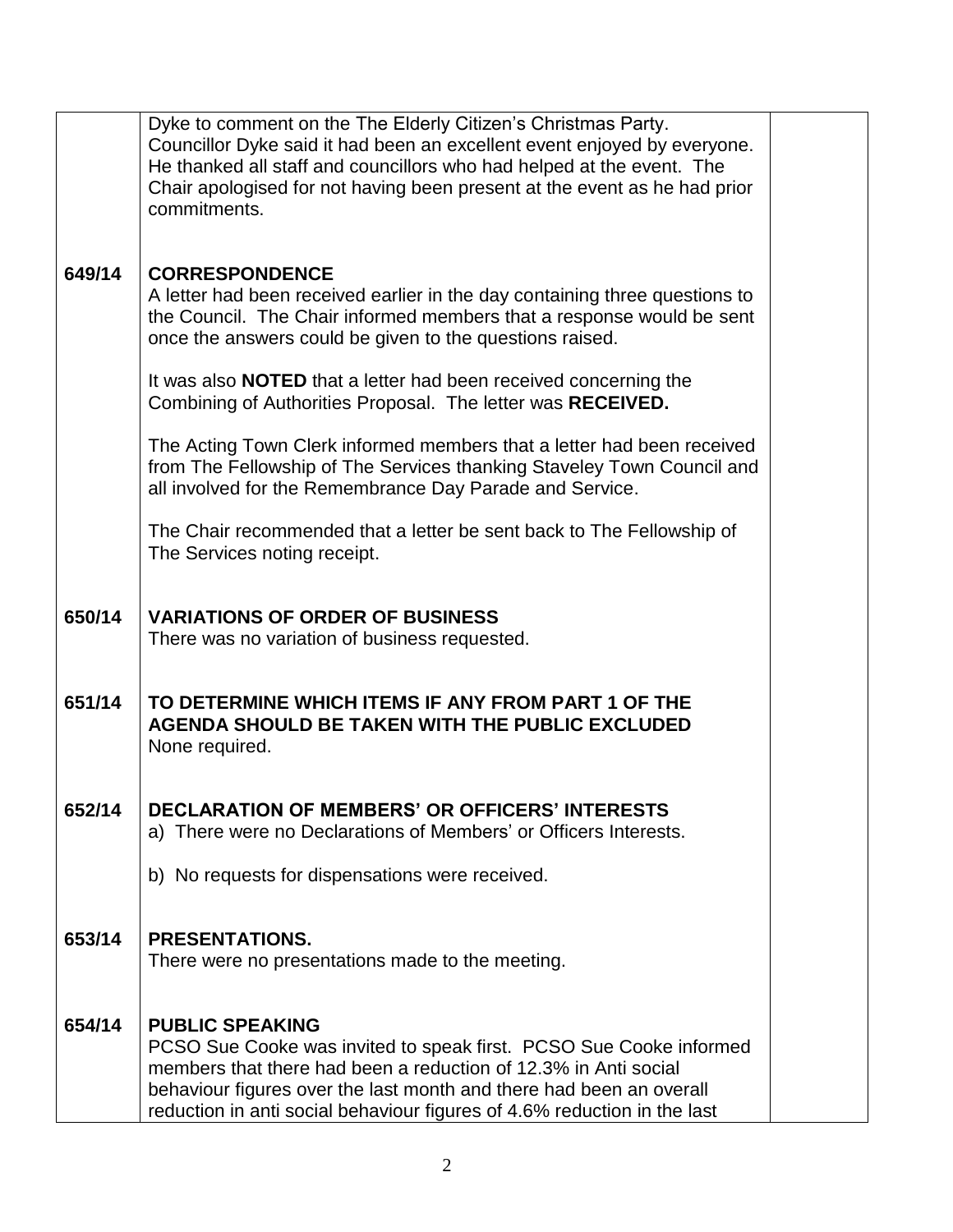| twelve months over all the Staveley areas. All areas had a reduction in<br>crime over the last twelve months and over individual areas Staveley had<br>29.8% reduction, Middlecroft and Poolsbrook 10.7% reduction and<br>Hollingwood and Inkersall 11.9% reduction. |  |
|----------------------------------------------------------------------------------------------------------------------------------------------------------------------------------------------------------------------------------------------------------------------|--|
| Councillor Chris Ludlow asked PCSO Sue Cooke to clarify the period<br>covered for anti social behaviour and crime figures.                                                                                                                                           |  |
| PCSO Sue Cooke informed members that the anti-social behaviour<br>figures covered the period of the previous month previous and full twelve<br>months and the crime figures covered the previous month.                                                              |  |
| Councillor C. Ludlow was pleased to note that the figures were reducing<br>even through the dark nights.                                                                                                                                                             |  |
| Councillor H. Elliott informed members and PCSO Cooke that there were<br>still gangs around the shops at Inkersall and this appeared intimidating.                                                                                                                   |  |
| PCSO Cooke informed members that the youngsters do not realise that<br>when they are in groups they look intimidating to other members of the<br>public.                                                                                                             |  |
| Councillor H. Elliot said that it was the swearing and disrespect when<br>public were around.                                                                                                                                                                        |  |
| PCSO Cooke responded that the youngsters were told to watch their<br>language when congregating in public places.                                                                                                                                                    |  |
| Councillor B. Dyke raised his concerns over the funding which had been<br>pulled from Ozbox. Ozbox was an excellent service involving children, the<br>lack of funding would mean the children would lose out.                                                       |  |
| PCSO Sue Cooke informed members that they were having to make<br>cutbacks but could not comment on the Ozbox funding.                                                                                                                                                |  |
| As there were no further questions to PCSO Cooke the Chair thanked<br>PCSO Sue Cooke for her report.                                                                                                                                                                 |  |
| The Chair invited questions from the public during the Public Session.                                                                                                                                                                                               |  |
| Linda Bally asked what was happening with Contract Two Heart of<br>Staveley, when would it be starting and why Staveley Town Council could<br>not move into The Stables.                                                                                             |  |
| The Chair informed Linda that a lease had been received for the move<br>into 26 High Street.                                                                                                                                                                         |  |
|                                                                                                                                                                                                                                                                      |  |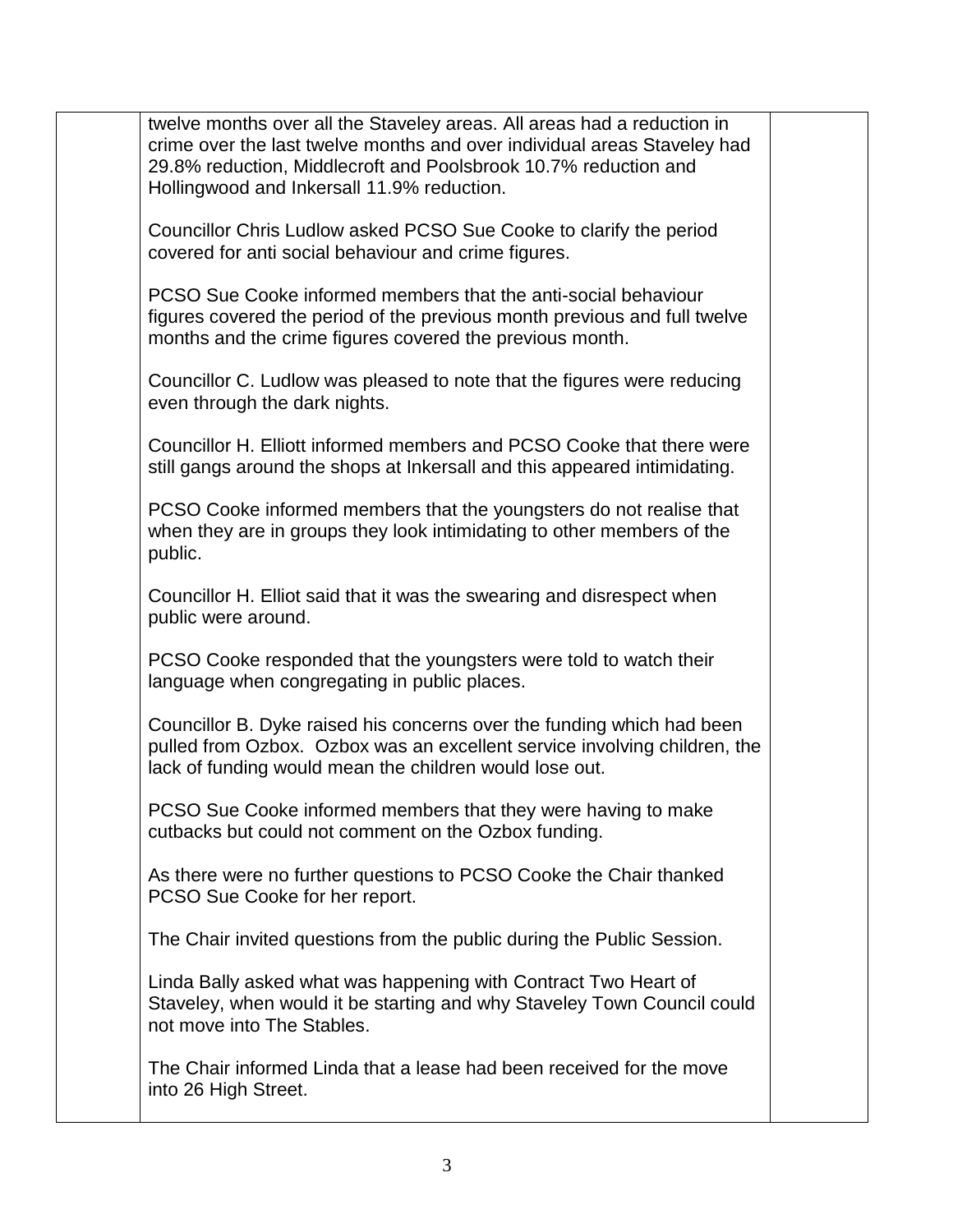The Acting Town Clerk informed Linda that once the lease had been signed later in the meeting and once completed it could only be a matter of days before the move into 26 High Street, but he did not have a specific date.

John Morehen thanked Councillors and Staff for the Elderly Citizens' Christmas Party on behalf of the elderly citizens of Staveley. He then asked why had the internal audit been moved to the private part of the meeting minute 511/14, as it was Council tax money that was being spent.

The Chair informed John Morehen that the audit review had been moved into private business and once minuted it would be available to the public.

The Acting Town Clerk informed the meeting that it had been dealt with in the open session at the Policy Finance and Publicity meeting.

John Morehen said he had not attended the Policy Finance and Publicity meeting.

Joe Roberts informed the meeting about projects on Pools Brook Country Park, one being the disabled parking bays were to be extended. He mentioned that The British Legion had drawn up new plans which he hoped to discuss with the Acting Town clerk after the elections in May. He informed members that in the Derbyshire times Vice Admiral Peter Hudson had received the Companion of the Order of the Bath which was the highest order that could be achieved in the country. Peter Hudson had re-affirmed that he would be definitely coming to Staveley to the Armed Forces event on  $11<sup>th</sup>$  July 2015. At the event there would be marquees for WW1 memorabilia and photographs. This event would mean Staveley would be holding one of the biggest WW1 events in Derbyshire.

Councillor S. Bagshaw asked Joe Roberts if the Chair of Derby and Derby City would be invited to the Armed Forces Event.

Joe Roberts informed her that as many people as possible would be invited. He said that the new High Sheriff had already said he would be coming to the event.

Councillor O. Cauldwell informed the Committee that he would like to thank Joe Roberts for mentioning the cafe's contribution to events on the park and Councillor Cauldwell said contributions from the cafe would continue towards events in the future.

John Morehen asked the Committee if he could comment on the Elderly Citizens' activities within Staveley.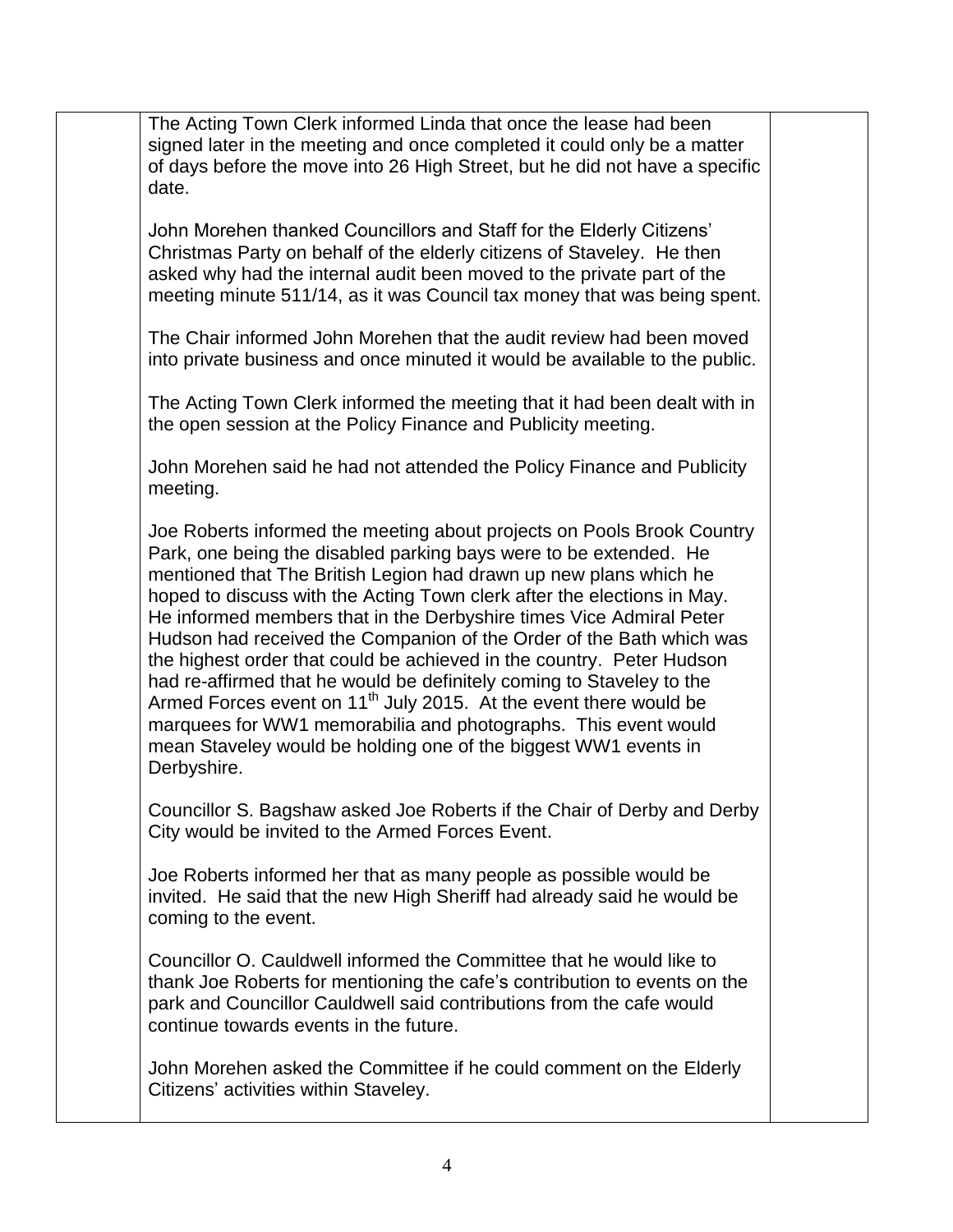|        | He informed members that the meetings were held once a month and<br>were well attended. The toe nail cutting clinic had been doing<br>exceptionally well, every Tuesday session had been full. Funding had<br>been received for the project on Monday afternoons at The Healthy Living<br>Centre and was being well attended. |  |
|--------|-------------------------------------------------------------------------------------------------------------------------------------------------------------------------------------------------------------------------------------------------------------------------------------------------------------------------------|--|
|        | The Chair asked what age groups were covered.                                                                                                                                                                                                                                                                                 |  |
|        | John Morehen informed the Chair it was for 55 upwards.                                                                                                                                                                                                                                                                        |  |
|        | Councillor C. Ludlow asked how many members were in the forum.                                                                                                                                                                                                                                                                |  |
|        | At present there were between 25 and 30 members.                                                                                                                                                                                                                                                                              |  |
|        | The Chair thanked John Morehen and closed the public session                                                                                                                                                                                                                                                                  |  |
| 655/14 | b) Community Safety (Police, Fire and Ambulance Community<br><b>Safety Partnership)</b><br>PCSO Sue Cooke had already reported earlier.                                                                                                                                                                                       |  |
| 656/14 | <b>CONFIRMATION OF MINUTES OF THE ORDINARY MEETING OF</b><br>STAVELEY TOWN COUNCIL HELD ON TUESDAY, 9th DECEMBER<br>2014.<br>It was RESOLVED that the Minutes of the Ordinary Meeting of Staveley<br>Town Council held on Tuesday 9 <sup>th</sup> December 2014 be approved as a true<br>record.                              |  |
| 657/14 | <b>MATTERS ARISING FROM THE MINUTES OF THE ORDINARY</b><br>MEETING OF STAVELEY TOWN COUNCIL HELD ON TUESDAY, 9th<br><b>DECEMBER 2014</b><br>There were no matters arising.                                                                                                                                                    |  |
| 658/14 | <b>CONFIRMATION OF THE MINUTES OF THE LEISURE AND</b><br><b>COMMUNITY COMMITTEE OF STAVELEY TOWN COUNCIL HELD ON</b><br><b>WEDNESDAY 17th DECEMBER 2014</b><br>It was reported that the scheduled meeting on 17 December 2014 had<br>been cancelled, due to staff shortages.                                                  |  |
| 659/14 | <b>MATTERS ARISING FROM THE MINUTES OF THE LEISURE AND</b><br><b>COMMUNITY COMMITTEE OF STAVELEY TOWN COUNCIL HELD ON</b><br><b>WEDNESDAY 17TH DECEMBER 2014</b><br>It was reported that the scheduled meeting on 17 December 2014 had                                                                                        |  |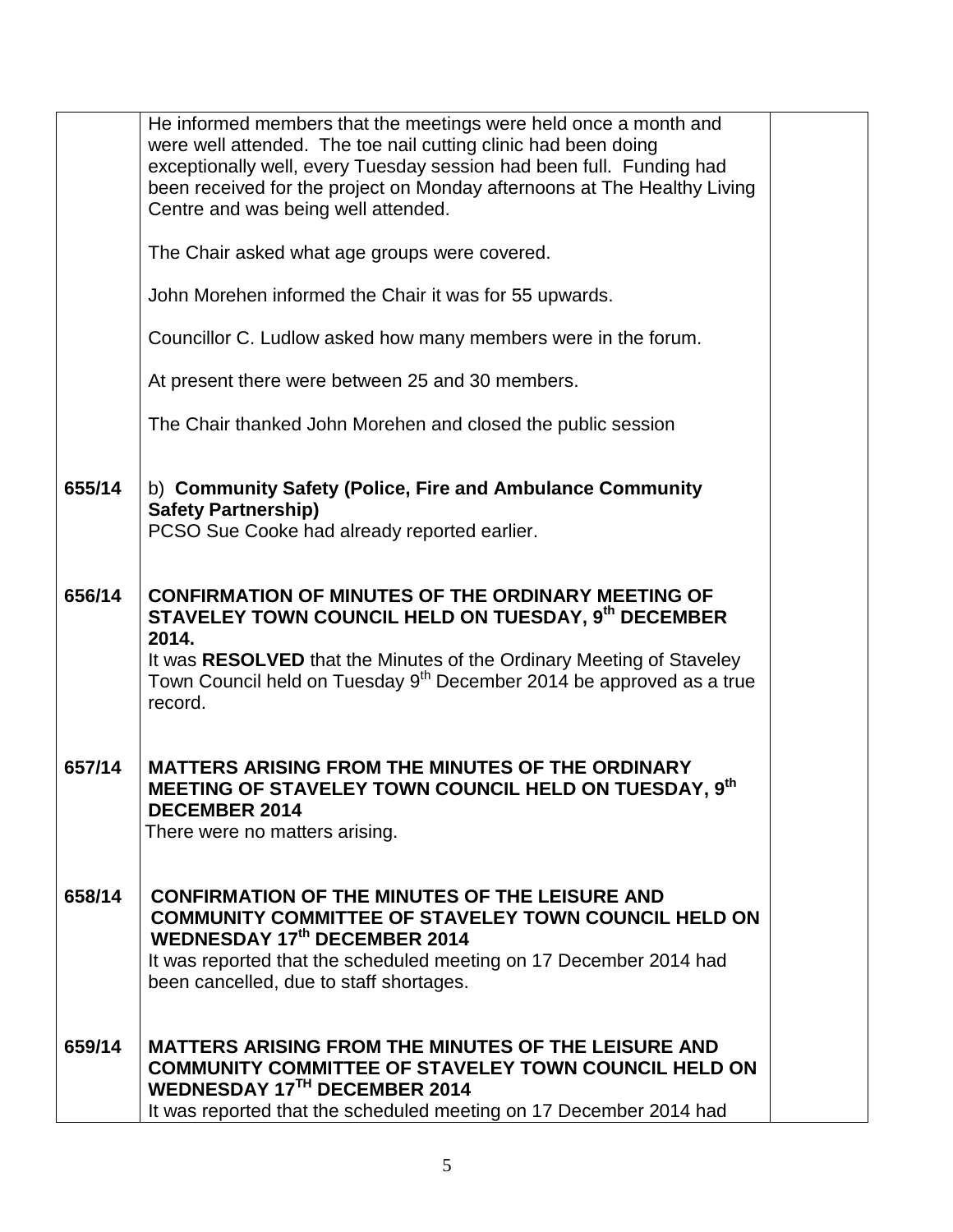|        | been cancelled.                                                                                                                                                                                                                                                                                                                                                                                                                                                               |  |
|--------|-------------------------------------------------------------------------------------------------------------------------------------------------------------------------------------------------------------------------------------------------------------------------------------------------------------------------------------------------------------------------------------------------------------------------------------------------------------------------------|--|
| 660/14 | CONFIRMATION OF THE MINUTES OF THE POLICY, FINANCE AND<br>PUBLICITY COMMITTEE OF STAVELEY TOWN COUNCIL HELD ON<br>TUESDAY 16th DECEMBER 2014<br>It was RESOLVED that the minutes of the Policy Finance and Publicity<br>Committee of Staveley Town Council held on Tuesday 16th December<br>2014 be approved as a true record.                                                                                                                                                |  |
| 661/14 | MATTERS ARISING FROM THE MINUTES OF THE POLICY, FINANCE<br>AND PUBLICITY COMMITTEE OF STAVELEY TOWN COUNCIL HELD<br>ON TUESDAY 16TH DECEMBER 2014<br>There were no matters arising.                                                                                                                                                                                                                                                                                           |  |
| 662/14 | MINUTES OF THE SPEEDWELL ROOMS SUB-COMMITTEE OF<br>STAVELEY TOWN COUNCIL HELD ON WEDNESDAY 24th<br>DECEMBER 2014.<br>This meeting had been cancelled.                                                                                                                                                                                                                                                                                                                         |  |
| 663/14 | MATTERS ARISING FROM THE MINUTES OF THE SPEEDWELL<br>ROOMS SUB-COMMITTEE OF STAVELEY TOWN COUNCIL HELD ON<br><b>WEDNESDAY 24th DECEMBER 2014.</b><br>This meeting had been cancelled.                                                                                                                                                                                                                                                                                         |  |
| 664/14 | MINUTES OF THE PLANNING AND ENVIRONMENTAL COMMITTEE<br>OF STAVELEY TOWN COUNCIL HELD ON WEDNESDAY 24TH<br>DECEMBER 2014.<br>This meeting had been cancelled.                                                                                                                                                                                                                                                                                                                  |  |
| 665/14 | <b>TOWN CLERK'S REPORT</b><br>The Acting Town Clerk spoke to his report:                                                                                                                                                                                                                                                                                                                                                                                                      |  |
|        | Key issues included                                                                                                                                                                                                                                                                                                                                                                                                                                                           |  |
|        | Staveley Town Council Operational Strategy - key areas included<br>events and community, governance, Heart of Staveley and income<br>generation. It was RECOMMENDED that the Council with the<br>support from the Acting Town Clerk consider a working party to<br>develop an operational strategy and implementation plan.<br>Heart of Staveley – permission to start had been received. There<br>$\bullet$<br>were a number of issues which the Council needed to take into |  |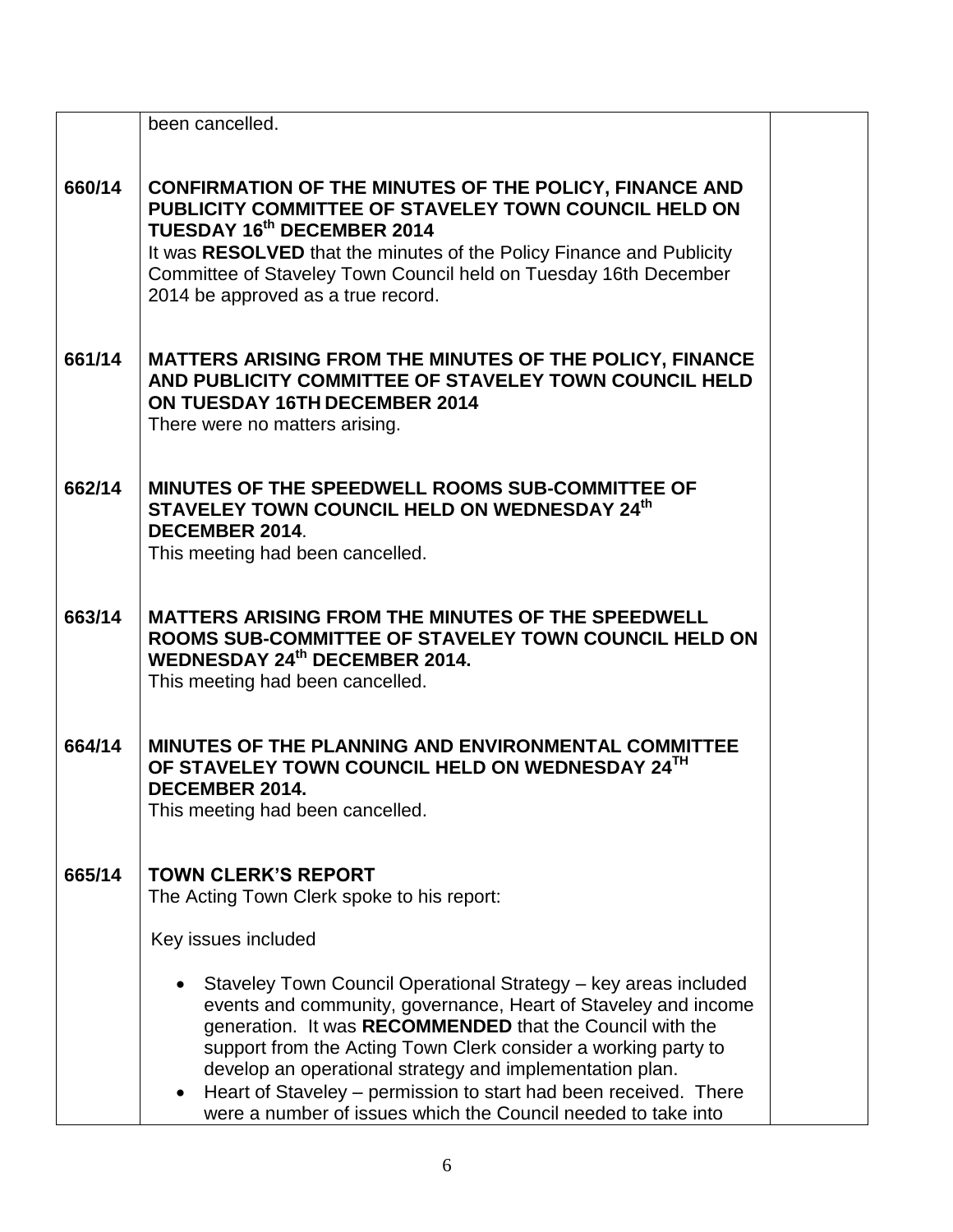account, these were outlined in the HLF letter dated 9<sup>th</sup> December 2014 and the letter from Heart of Staveley dated 9<sup>th</sup> December 2014 which would be discussed later in the agenda. Following the permission to start a letter of intent had been required by Tomlinsons This outlined acceptance of the second stage tender and confirmed that financial arrangements would be in place including short term financing of the contract. This had been issued following confirmation from HLF and also verbal confirmation from Councillors that short term financing was also in place. A pre contract meeting had taken place on 16<sup>th</sup> December 2014 and they were looking to set up the site week commencing 19<sup>th</sup> January 2015 and to commence work week of 26<sup>th</sup> January 2015. It was **RECOMMENDED** that the Council ratify the letter of intent sent to GF Tomlinson Building Limited on 16<sup>th</sup> December 2015.

 Mark Evans who had been working for the Council on HR Matters and also as an interim Project Manager for HOSP was due to conclude his work with Staveley Town Council and had recommended to appoint a Project Manager. This role would be vital for ensuring the different complex elements of the project remained on track and that the needs of funders were both acknowledged, considered and auctioned. It was **RECOMMENDED** that the Council considers how it would manage the role of Heart of Staveley Project Manager in moving forward.

Councillor C. Ludlow **MOVED** that Mike Brookes be appointed as the Project Manager as he knew the Project inside out and felt he would be the best person to move it forward.

It was **RESOLVED -** that Mike Brookes be approached to act as Project Manager on the HOSP Project.

 Office Move – Staveley Hall was mostly packed up, items had been securely stored and at the Speedwell Rooms as appropriate. Filing and equipment would remain in situ until the office move. A lease and been received on 26<sup>th</sup> High Street and a transfer of telephones had been organised for 23<sup>rd</sup> January 2015.

It was **MOVED** that the lease on 26 High Street be signed and sealed at Item 29 of the Agenda.

• Business Units Update – there had been considerable problems in getting the lines connected at the Stables. Mike Brooke had been acting on behalf of the Council in order to get lines installed to enable occupancy by tenants and this was being resolved. A Lease for the first tenants in Unit 1 required approval and the Common Seal. This would be dealt with under Item 29 of the Agenda.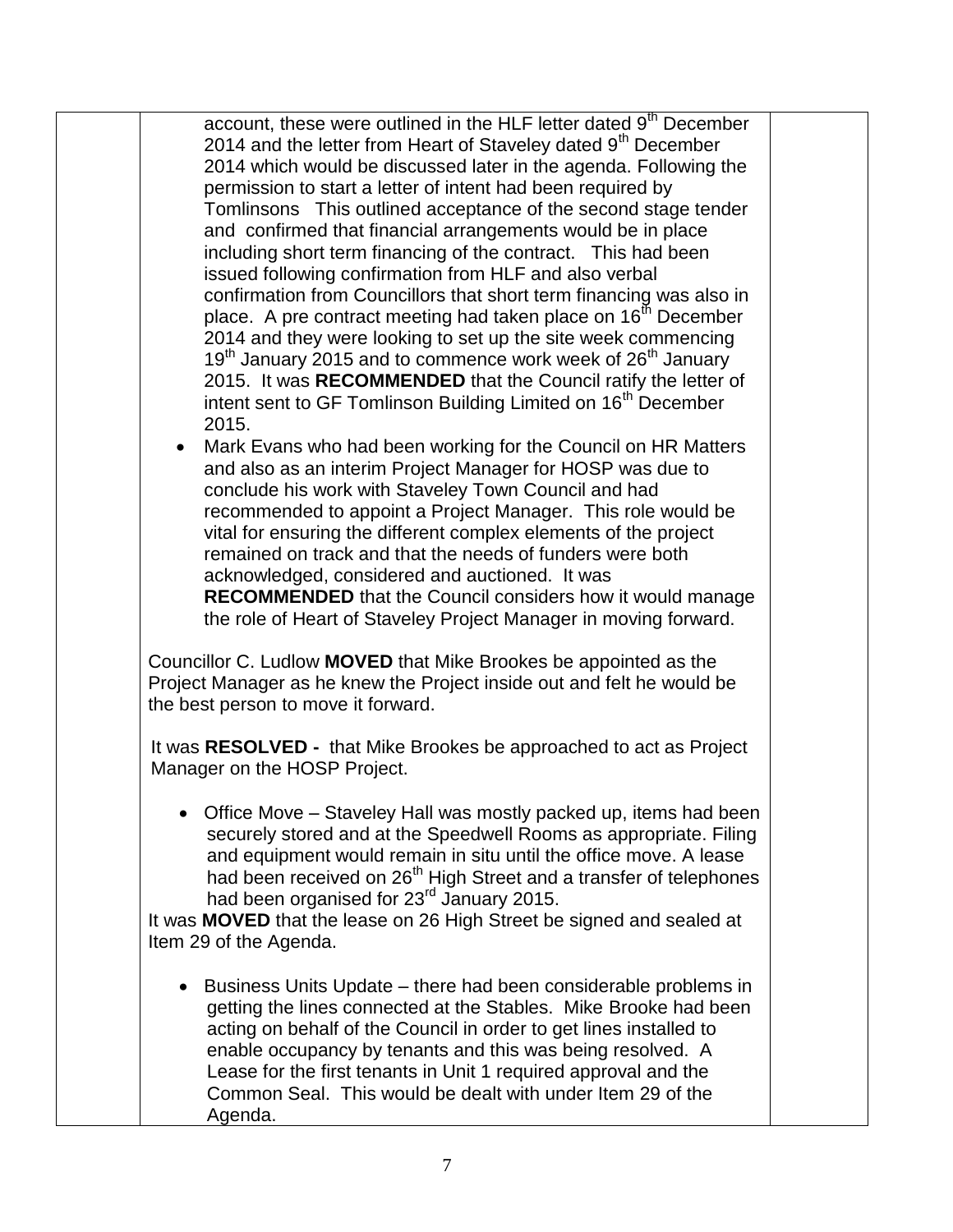|        | Tax Base 2015/2016 – Tax base notification had been received.<br>This had been estimated at £3,964.47 an increase of £31.49 on<br>last year. The Council Tax support grant was being phased out.<br>The grant for 2015/2016 was therefore £47,164.                                                                                     |  |
|--------|----------------------------------------------------------------------------------------------------------------------------------------------------------------------------------------------------------------------------------------------------------------------------------------------------------------------------------------|--|
|        | The Chair informed members that the support grant was to support<br>people on benefits, the grant not only covered the working age but also<br>the pension age, this would be a massive reduction by 2023/24.                                                                                                                          |  |
|        | It was RECOMMENDED that the Council noted the Tax Base for<br>2015/2016 and the Council Tax Support Grant level for 2015/2016.<br>The RECOMMENDATION was MOVED.                                                                                                                                                                        |  |
|        | The Acting Town Clerk's report was RECEIVED and                                                                                                                                                                                                                                                                                        |  |
|        | It was RESOLVED - that a working party to develop an operational<br>strategy and implementation plan be considered at a meeting of the<br>Policy, Publicity and Finance Committee.                                                                                                                                                     |  |
|        | It was RESOLVED - that the letter of intent sent to GF Tomlinson Building<br>Limited on 16 <sup>th</sup> December 2014 be ratified.                                                                                                                                                                                                    |  |
|        | The Acting Town Clerk was thanked for his report.                                                                                                                                                                                                                                                                                      |  |
| 666/14 | <b>ACCOUNTS</b>                                                                                                                                                                                                                                                                                                                        |  |
|        | The Acting Town Clerk informed Members that Jo Taylor was unwell and<br>was unable to attend the meeting. He informed Members that a report<br>and schedule of payments for approval had been previously circulated.<br>Further details of items that required payment had also been circulated<br>since the Agenda had been sent out. |  |
|        | (a) The Schedule of accounts paid since the last meeting.                                                                                                                                                                                                                                                                              |  |
|        | The Chair asked whether the catering survey for the Heart of Staveley<br>Project had been dealt with.                                                                                                                                                                                                                                  |  |
|        | It was <b>RESOLVED</b> - that the payment for the catering survey be taken<br>from the Heart of Staveley Project bank account.                                                                                                                                                                                                         |  |
|        | It was RESOLVED that the Schedule of Accounts be approved.                                                                                                                                                                                                                                                                             |  |
|        | It was noted that the report of Jo Taylor be RECEIVED.                                                                                                                                                                                                                                                                                 |  |
|        |                                                                                                                                                                                                                                                                                                                                        |  |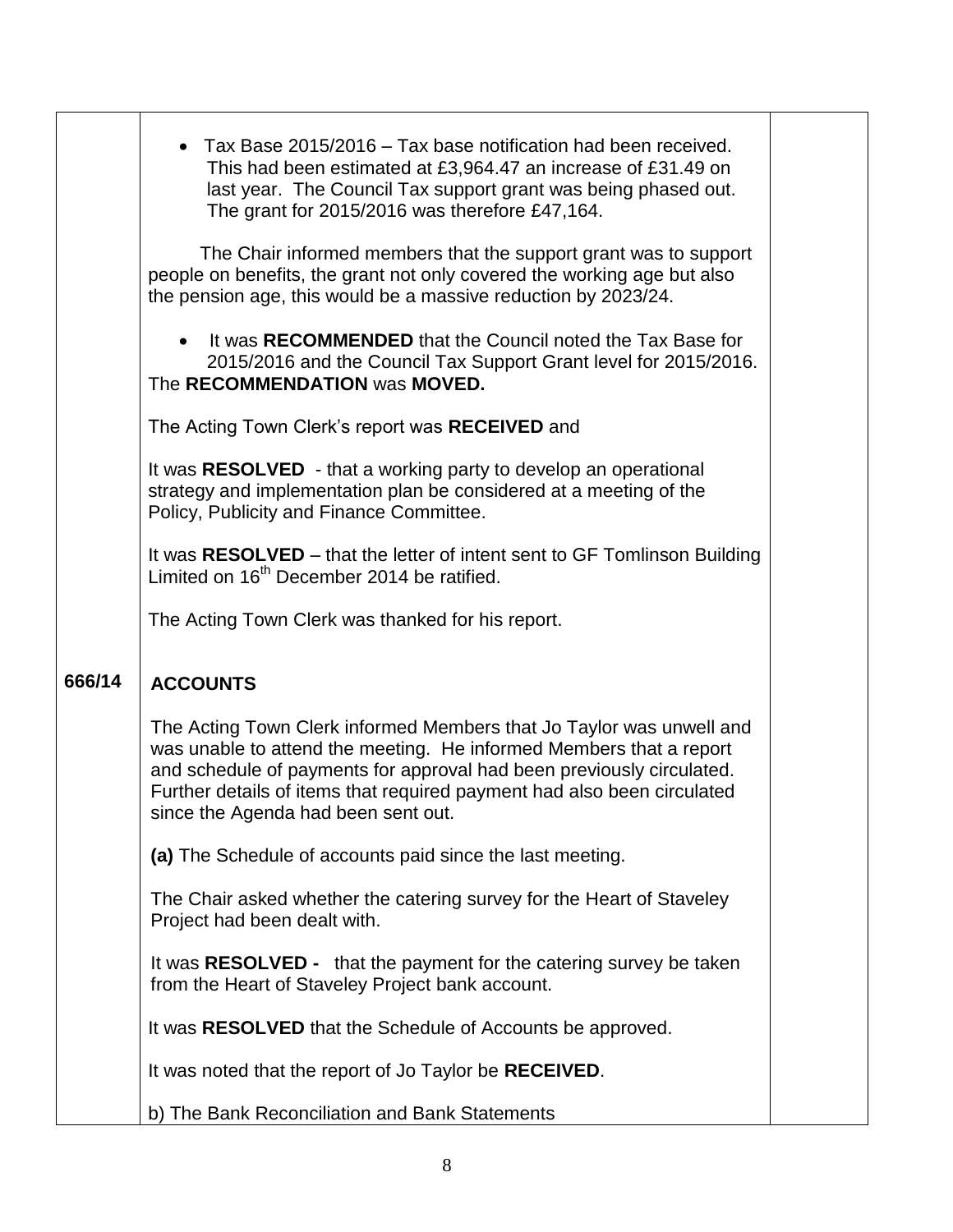| 667/14<br><b>PRECEPT APPROVAL</b><br>The Chair informed the Committee that the Precept Approval would take<br>place in February.<br>668/14<br><b>BUDGET 2015/2016</b><br>The Chair informed the Committee that this item would be dealt with in<br>January at the Policy Publicity and Finance Committee and then to Full<br>Council in February.<br>669/14<br><b>HEART OF STAVELEY</b><br>The letter from Heart of Staveley Limited dated 9 <sup>th</sup> December 2014 and<br>from Heritage Lottery Fund dated 9 <sup>th</sup> December 2014 were RECEIVED,<br>and actions would be taken accordingly.<br>670/14<br><b>SPEEDWELL ROOMS COMPUTERS</b><br>Two quotations had been received to renew IT at The Speedwell Rooms.<br>It was RESOLVED that the quote from Andy Vaines at £1,565 excluding<br>VAT be accepted to renew IT at The Speedwell Rooms. |
|--------------------------------------------------------------------------------------------------------------------------------------------------------------------------------------------------------------------------------------------------------------------------------------------------------------------------------------------------------------------------------------------------------------------------------------------------------------------------------------------------------------------------------------------------------------------------------------------------------------------------------------------------------------------------------------------------------------------------------------------------------------------------------------------------------------------------------------------------------------|
|                                                                                                                                                                                                                                                                                                                                                                                                                                                                                                                                                                                                                                                                                                                                                                                                                                                              |
|                                                                                                                                                                                                                                                                                                                                                                                                                                                                                                                                                                                                                                                                                                                                                                                                                                                              |
|                                                                                                                                                                                                                                                                                                                                                                                                                                                                                                                                                                                                                                                                                                                                                                                                                                                              |
|                                                                                                                                                                                                                                                                                                                                                                                                                                                                                                                                                                                                                                                                                                                                                                                                                                                              |
| 671/14<br><b>WARD REPORTS BY COUNCILLORS</b><br>a) The Chair asked if Grit bins were full in the area.<br>The Acting Town Clerk informed the Committee that more grit had<br>been ordered and grit bins would be refilled.<br>Members said that more requests for grit bins had been received for<br>Poolsbrook and Hollingwood and Duckmanton.<br>Councillor D. Collins would ask at Derbyshire County Council if any<br>more bins were available, and would report back to the next meeting.<br>b) Generally<br>Nothing raised.                                                                                                                                                                                                                                                                                                                            |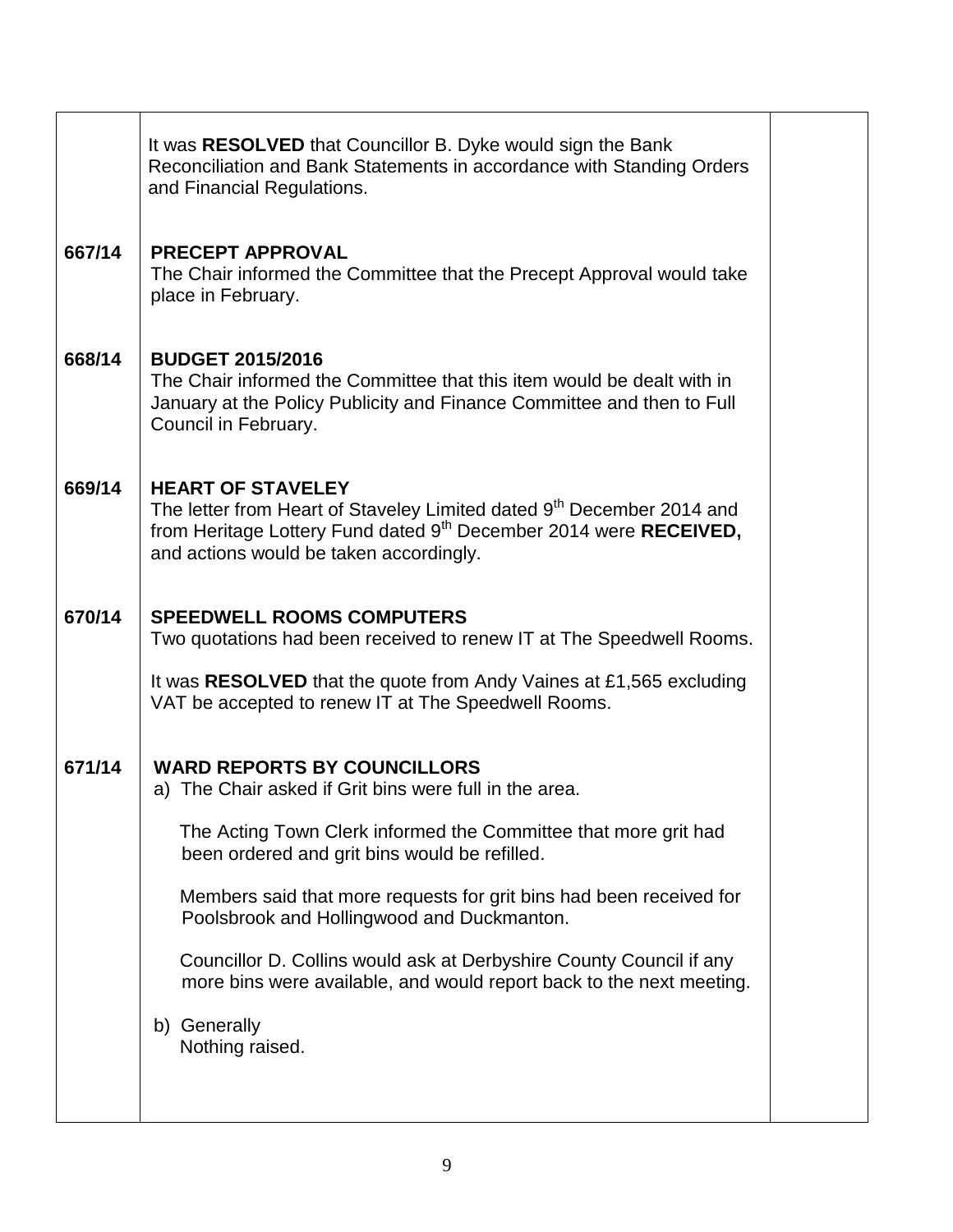| 672/14 | <b>ALLOTMENTS</b><br>The Chair informed Members that at Middlecroft Allotments pipework had<br>been laid for water. This would be further discussed at the Policy,<br>Finance and Publicity Committee.                                                                                                    |  |  |  |
|--------|-----------------------------------------------------------------------------------------------------------------------------------------------------------------------------------------------------------------------------------------------------------------------------------------------------------|--|--|--|
|        | Councillor B. Dyke informed members of the Affordable Housing which<br>had been built on the Middlecroft Allotment site saying how good the<br>houses and area looked. The Chair said having spoken to a resident of<br>the new affordable housing, problems at the cemetery were no longer a<br>problem. |  |  |  |
|        | The Acting Town Clerk informed members that the £7,000 had been<br>received from Cascade and was in the bank account. £2,000 of this<br>money had been ring fenced for King George V Park. The next meeting<br>was set for 4 <sup>th</sup> February where this would be discussed.                        |  |  |  |
| 673/14 | <b>ITEMS FOR ACTION</b><br>The Acting Town Clerk mentioned the Pie and Peas Supper for the<br>volunteers of the Bonfire and Halloween events. A date of 23 <sup>rd</sup> January<br>2015 was suggested. Councillor H. Elliot said she would organise the<br>pies and peas with caterers.                  |  |  |  |
|        | It was RESOLVED – That the pie and peas supper would be held on $23^{rd}$<br>January 2015 in the Speedwell Rooms at 6.30 p.m.                                                                                                                                                                             |  |  |  |
| 674/14 | <b>CHESTERFIELD BOROUGH COUNCIL</b><br>Nothing to report.                                                                                                                                                                                                                                                 |  |  |  |
| 675/14 | <b>SEALING OF DOCUMENTS</b>                                                                                                                                                                                                                                                                               |  |  |  |
|        | <b>RESOLVED –</b><br>That the Common Seal of the Council be affixed to any<br>documents or agreements necessary to carry into effect<br>any resolution or decisions passed by or confirmed at<br>this meeting.                                                                                            |  |  |  |
|        | (i) The lease of 26 High Street was signed and sealed by<br>two members of the Council and the Acting Town Clerk.                                                                                                                                                                                         |  |  |  |
|        | (ii) A lease for Unit 1 of The Stables was signed and<br>sealed by two members of the Council and the Acting<br>Town Clerk.                                                                                                                                                                               |  |  |  |
|        |                                                                                                                                                                                                                                                                                                           |  |  |  |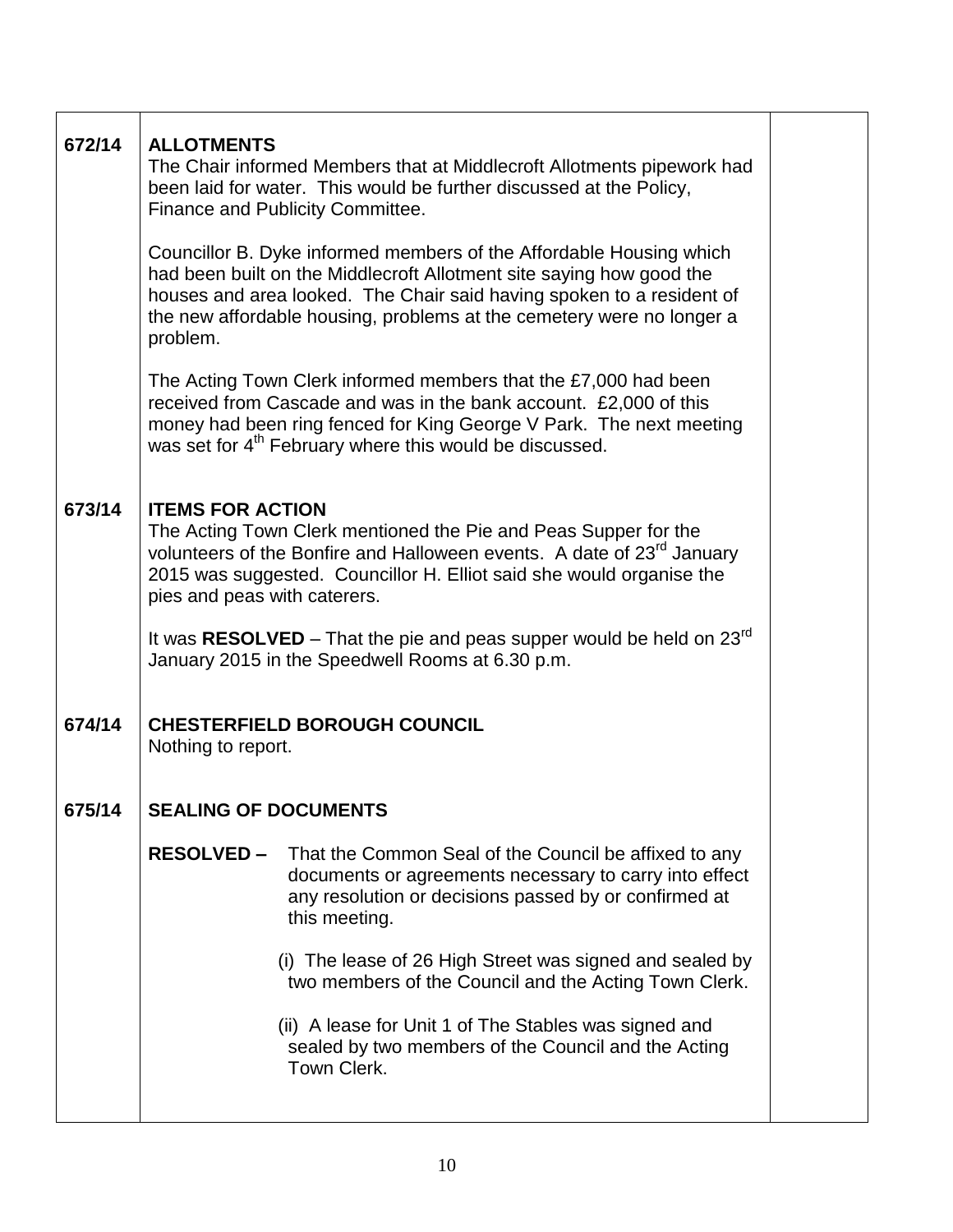| 676/14 | <b>PART II - CONFIDENTIAL BUSINESS</b><br><b>PUBLIC BODIES (ADMISSION TO MEETINGS ACT), 1960</b> |                                                                                                                                                                                                                                                                                                                                                                                                        |  |
|--------|--------------------------------------------------------------------------------------------------|--------------------------------------------------------------------------------------------------------------------------------------------------------------------------------------------------------------------------------------------------------------------------------------------------------------------------------------------------------------------------------------------------------|--|
|        |                                                                                                  | <b>RESOLVED -</b> That in view of the fact that publicity would be prejudicial<br>to the public interest by reason of the confidential nature<br>of the following matters, the public and representatives of<br>the press excluded from this meeting during the<br>discussion thereof.                                                                                                                 |  |
| 677/14 | <b>ESTABLISHMENT</b>                                                                             |                                                                                                                                                                                                                                                                                                                                                                                                        |  |
|        | There were no establishment matters discussed.                                                   |                                                                                                                                                                                                                                                                                                                                                                                                        |  |
| 678/14 | <b>STAFFING REVIEW</b>                                                                           |                                                                                                                                                                                                                                                                                                                                                                                                        |  |
|        | report.                                                                                          | Standing Orders were suspended to allow Mark Evans to speak to his                                                                                                                                                                                                                                                                                                                                     |  |
|        |                                                                                                  | The contents of the report were discussed by Councillors. The staff review<br>changes to the structure of Staveley Town Council enabled revenue<br>savings of £100,000 over four years. Councillors took into account<br>comments from staff made via their Union. It was also noted that an<br>implementation plan was needed and Mark Evans would meet with the<br>Acting Town Clerk to set actions. |  |
|        |                                                                                                  | Standing Orders were reinstated.                                                                                                                                                                                                                                                                                                                                                                       |  |
|        |                                                                                                  | <b>RESOLVED:-</b> That the organisational structure for the Town Council, as<br>set out in Appendix 1C (Option 2) is approved.                                                                                                                                                                                                                                                                         |  |
|        |                                                                                                  | RESOLVED:- That the Council reviews the position of the Acting Town<br>Clerk and offers a further short-term contract (on a rolling one month<br>basis) until other establishment matters are settled.                                                                                                                                                                                                 |  |
|        | the relevant posts.                                                                              | <b>RESOLVED:-</b> That the post holders for the roles of Market Attendant,<br>Facilities Assistant and one of the current Cleaners are assimilated into                                                                                                                                                                                                                                                |  |
|        |                                                                                                  | <b>RESOLVED:-</b> That the posts of Caretaker (The Stables and Staveley Hall)<br>and Facilities Maintenance Manager are deleted from the establishment.                                                                                                                                                                                                                                                |  |
|        |                                                                                                  | RESOLVED:- That voluntary redundancy is agreed for the Caretaker (The<br>Stables and Staveley Hall) and one of the Cleaners.                                                                                                                                                                                                                                                                           |  |
|        |                                                                                                  | RESOLVED:- That the new post of Projects Officer (part-time) is added to                                                                                                                                                                                                                                                                                                                               |  |